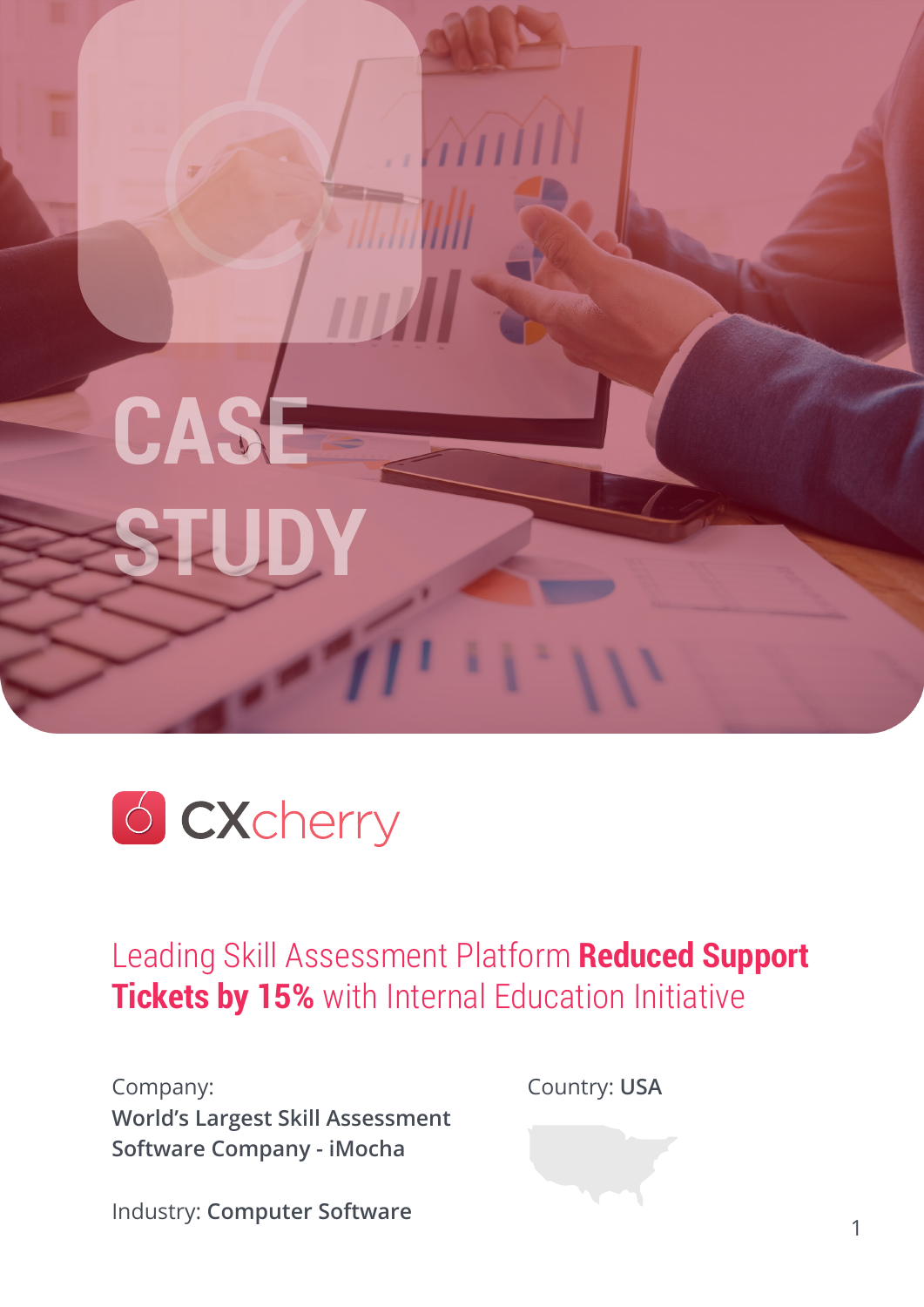## About Client

iMocha (formerly Interview Mocha) is the world's largest skills assessment solution API platform that helps organizations build winning teams.

The platform empowers organizations to thoroughly assess employees as well as candidates, essential to identify and benchmark their skills proficiency according to industry/ company standards. iMocha's product, platform, and custom services are fit for IT services companies (as well as Financial Services, Engineering, Insurance and Healthcare sectors) that have assessments needs for trending, job-based as well as futuristic digital skills.

# The Challenge

iMocha is one of the fastest growing Digital Skills Assessment Company with 100% YoY growth. During pandemic situation where WFH has become a new normal, making sure that their internal teams like SDR, Customer Success, Product Innovation and Support are all on the same page to meet the best customer experience.

This required all the teams to be trained regularly by internal ex-perts and this exponential growth is handled successfully without any compromises on customer support. The remote working also lead to increase in number of support tickets as the support team needs to make sure those are addressed correctly in time. successfully.

## The Solution

To achieve this CXcherry and iMocha worked together to derive a product training strategy to train internal teams within a record time. Also, this was supposed to be a continuous learning process keeping in mind the scattered target audience across geographical locations.

The whole learning experience was gamified and iMocha leadership team uploaded video content, presentations, walkthrough demos to ensure each stakeholder gets access to the right and relevant information when needed.

This was also a gamified experience with users getting some "Mocha beans" on completing the training module. Video courses were hosted within internal environment and single sign on was implemented.

## The Impact

This product enablement has helped iMocha to reduce their support tickets closure rate by almost 15% allowing them to increase their response time and reducing TAT leading to a better customer satisfaction.